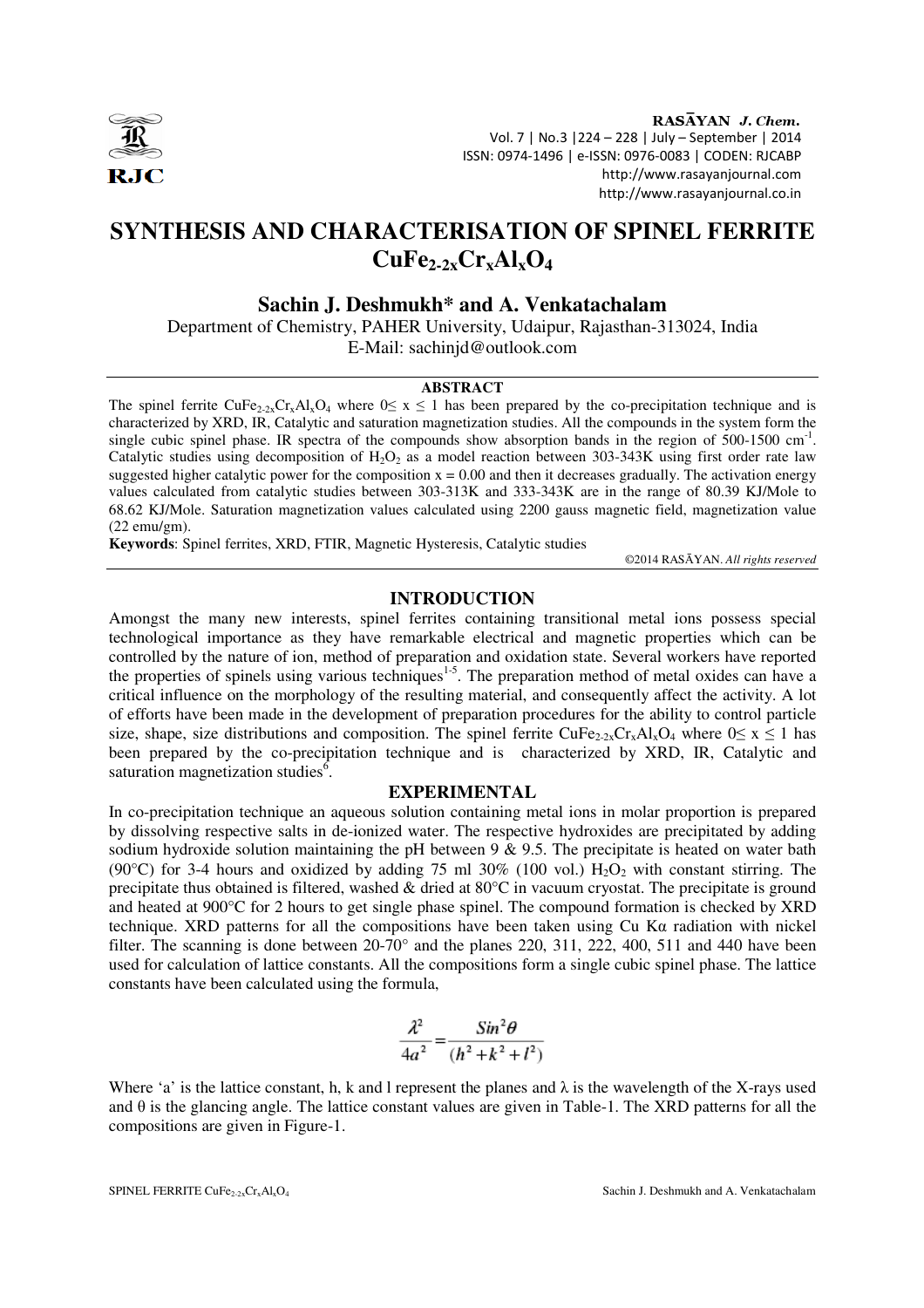### RASĀYAN J. Chem. Vol. 7 | No.3 |224 – 228 | July – September | 2014

| Composition | Lattice Constant 'a' (°A) |
|-------------|---------------------------|
| 0.00        | 8.33                      |
| 0.20        | 8.35                      |
| 0.40        | 8.34                      |
| 0.60        | 8.31                      |
| 0.80        | 8.27                      |
| $\Omega$    | 825                       |

Table-1: Lattice Constant Values for the System CuFe<sub>2-2x</sub>Cr<sub>x</sub>Al<sub>x</sub>O<sub>4</sub>



Fig.-1: XRD Pattern for the System CuFe<sub>2-2x</sub>Cr<sub>x</sub>Al<sub>x</sub>O<sub>4</sub>

# **FTIR Studies**

# **RESULTS AND DISCUSSION**

FTIR spectra for the compositions where  $x = 0.00$ , 0.60 and 1.00 have been taken using FTIR spectrophotometer in the range  $400-4000 \text{ cm}^{-1}$ . Four absorption bands have been reported for spinels and two strong absorption bands which are characteristic of tetrahedral and octahedral metal ions have been reported in literature<sup>7-8</sup>. The FTIR spectral results are given in Table- 2. The FTIR spectra are given in Figure-2.

Table 2: FTIR Data for the Compounds of the System  $CuFe_{2-2x}Cr_xAl_xO_4$ 

| Composition | (c <sub>m</sub> )<br>$v_1$ | $\overline{\phantom{a}}$<br>(cm<br>$v_{2}$ | (c <sub>m</sub> )<br>v <sub>3</sub> | $v_4$ (cm   |
|-------------|----------------------------|--------------------------------------------|-------------------------------------|-------------|
| 0.00        | $1 \cap \cap$<br>444       | 502<br>ے ر                                 | 856                                 | 10<<br>1156 |
| 0.60        | $\sim$<br>40S              | 605                                        | $\sim$ $\sim$ $\sim$<br>30O         |             |
| 00.1        | د ہ<br>ے ت                 | 61 J                                       | 829                                 | 109         |

# **Magnetic Hysteresis Studies**

Magnetic hysteresis studies have been carried out for the compositions  $x = 0.00, 0.60$  and 1.00 using a field of 2200 Gauss and the saturation magnetization values, coercivity, reminance ratio, Jr / Js have been calculated and are given in Table-3. The magnetic hysteresis loops for the 3 compositions are given in Figure -3.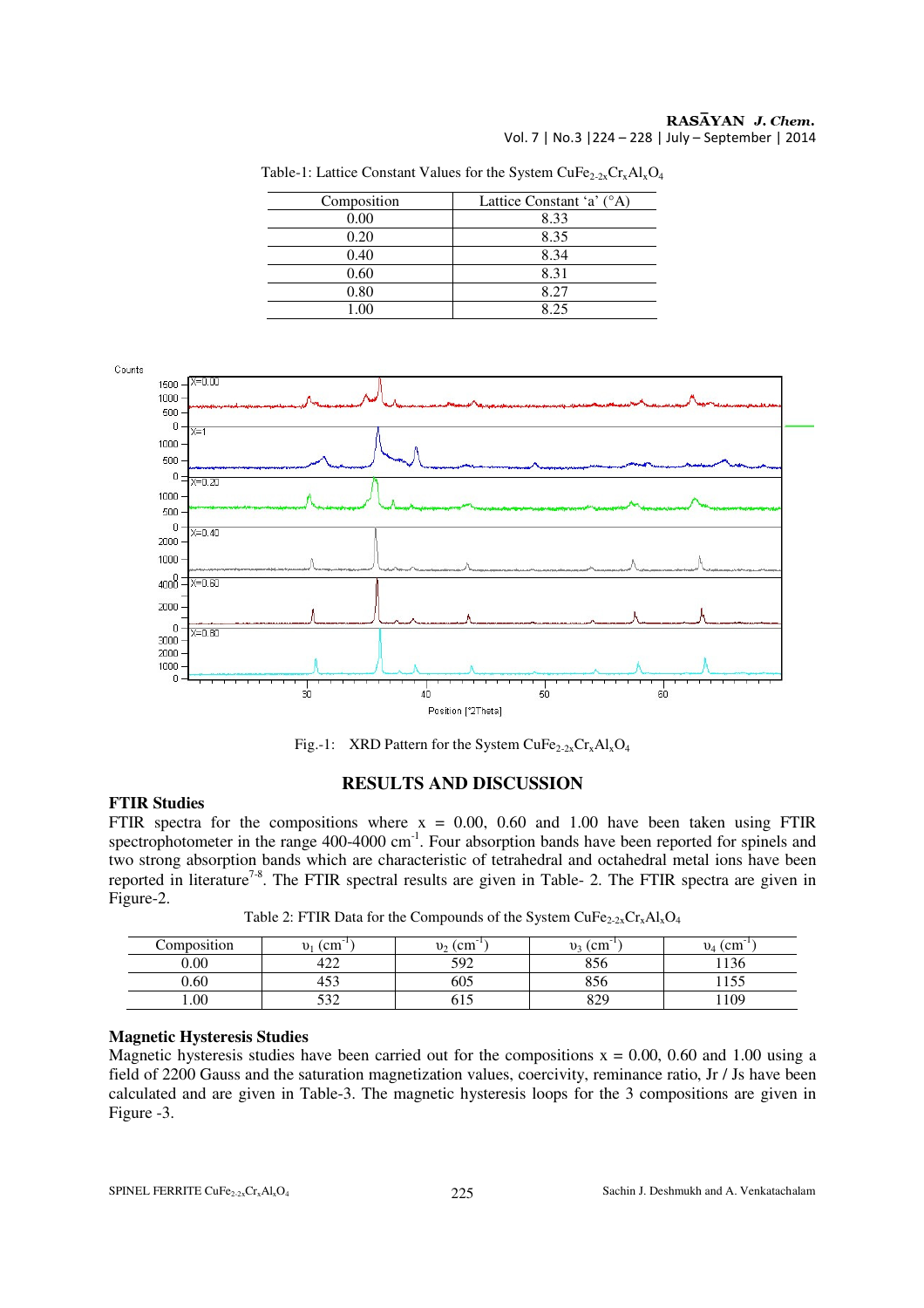RASĀYAN J. Chem. Vol. 7 | No.3 |224 – 228 | July – September | 2014



Fig.-2: FTIR Bands for the System  $CuFe_{2-2x}Cr_xAl_xO_4$ 

Table-3: Magnetic Hysteresis data for the compounds of the system  $CuFe_{2-2x}Cr_xAl_xO_4$ 

| Composition | Saturation     | nВ                   | Coercivity | Jr/Js           |
|-------------|----------------|----------------------|------------|-----------------|
|             | Magnetizations | (Magnetic            | Hoe        | Reminance Ratio |
|             | (emu/gm)       | Moment)              |            |                 |
|             |                | $\sigma s$ x Mol.wt. |            |                 |
|             |                | 5585                 |            |                 |
| 0.00        | 22             | 0.9424               | 1962       | 0.807           |
| 0.60        |                | 0.1966               | 6401       | 0.107           |
| 1.00        |                | 0.0369               | 7200       | 0.065           |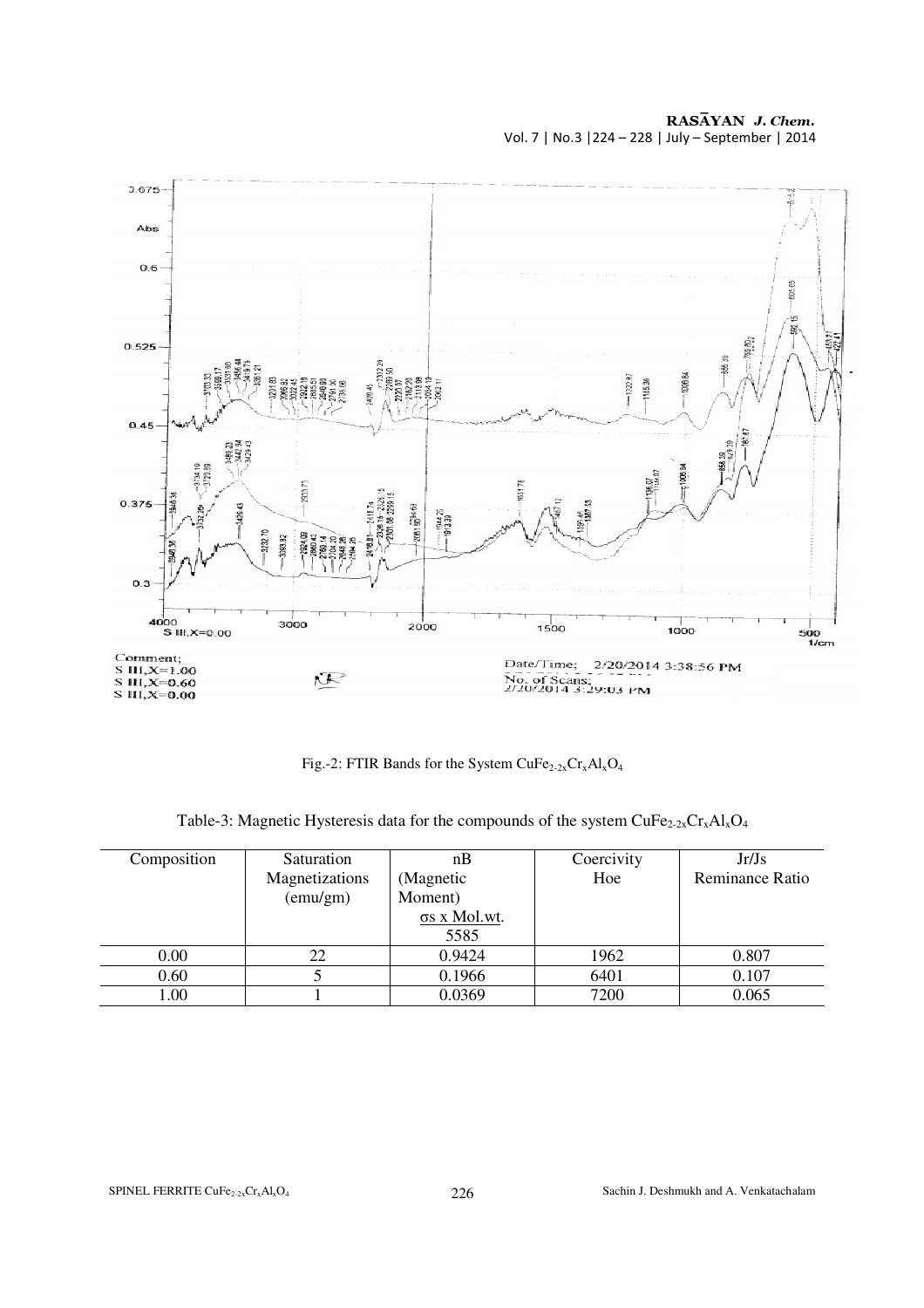

Fig.-3: Magnetic Hysteresis Loop for the system  $CuFe<sub>2-2x</sub>Cr<sub>x</sub>Al<sub>x</sub>O<sub>4</sub>$ 

#### **Catalysis Studies**

All the compositions of the system have been studied for their catalytic power using a model reaction of decomposition of  $H_2O_2$  at temperatures between 303 – 343K and at various timings viz. 1 – 5 hrs. 100 mg of catalyst is added to a diluted 5 ml  $H_2O_2$  solution (20 %/100 vol. of  $H_2O_2$  is used). To this, one test tube of dilute  $H_2SO_4$  is added and the solution is titrated against 0.1 N KMnO<sub>4</sub> used as titrant. The concentration of  $H_2O_2$  at various timings can be calculated from the relation-

1 ml of 0.1N KMnO4 =  $0.00178$  gm of H<sub>2</sub>O<sub>2</sub>

From the initial and final concentration of  $H_2O_2$  at different timings, the rate constant can be calculated using first order rate law,

$$
K = \frac{2.303}{t} \log \left( \frac{a}{a - x} \right)
$$

Where,K = rate constant, t = Time, a & a-x = initial concentration and final concentration at time t. From the rate constants at different temperature  $T_1$  and  $T_2$ , the activation energies are calculated by using the relation,

$$
\text{Ea} = 2.303 \times \log \left( \frac{\mathbf{k}_1}{\mathbf{k}_2} \right) \times \frac{T_1 \times T_2}{T_2 - T_1}
$$

Where, R (Factor) = 8.314 J.,  $T_1 \& T_2$  = Absolute temperatures,  $K_1 \& K_2$  = Rate constants at  $T_1 \& T_2$ respectively.

The activation energy values for the different compositions are given in Table-4. The catalytic power of ferrites is determined from the rate constants and the % decomposition of  $H_2O_2$  at various timings and at various temperatures. From our results it is inferred that the composition  $x = 0.00$  is more catalytically active with high rate constant and low activation energy (68.62 KJ/Mole). With the substitution of  $Fe^{+2}$ by non-magnetic  $Cr^{2}$  and  $Al^{2}$  the ferrite loses its catalytic power. Similar work has been reported in in the literature for the catalytic study of ferrites $9-13$ .